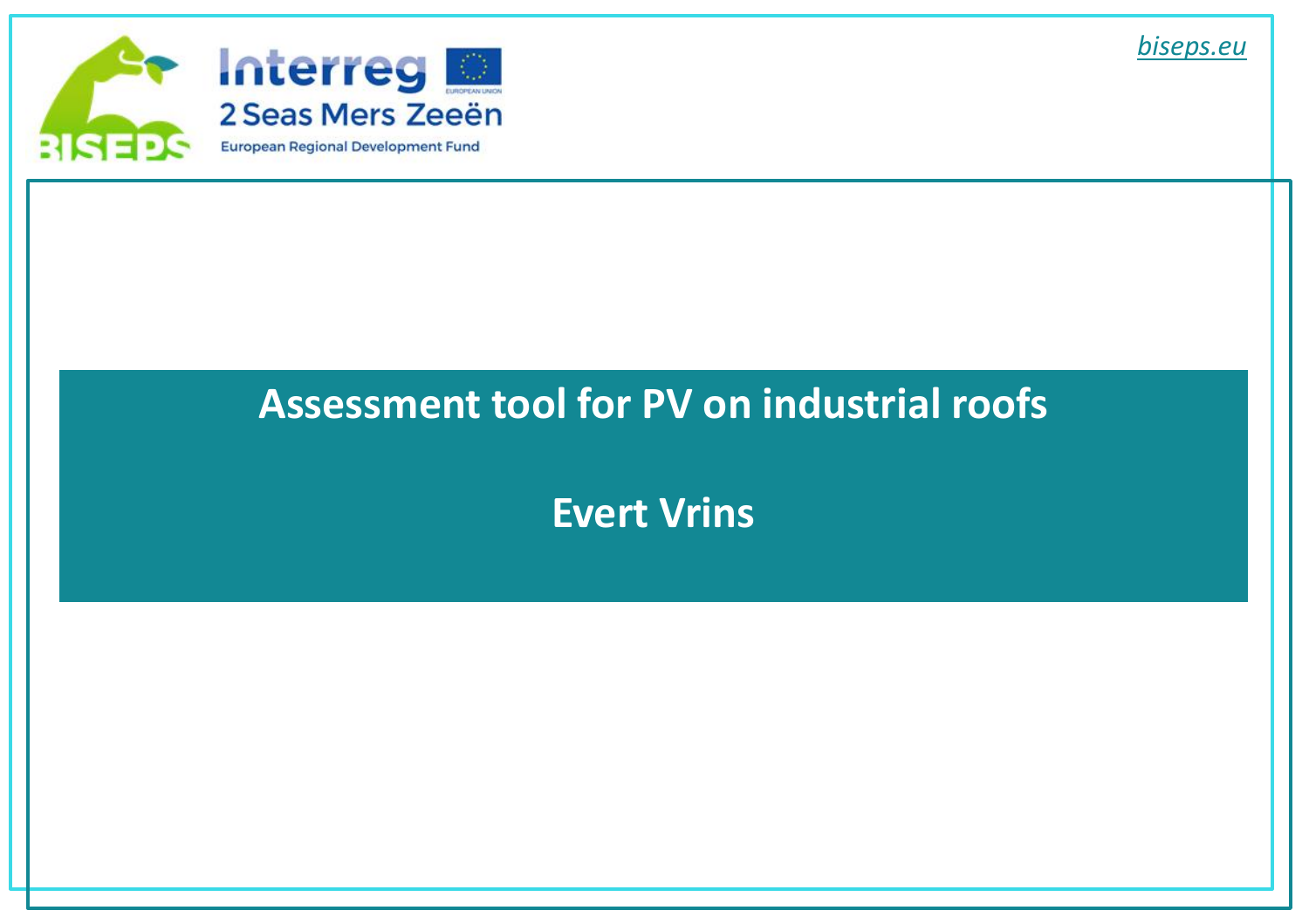



#### Home page of the quick scan

#### Quick scan zonnestroom voor bedrijven





#### **Disclaimer**

Aan de Quick scan zonnestroom voor bedrijven kunnen geen rechten worden ontleend. Dit model met de grootst mogelijke zorg samengesteld. Desondanks kan Platform BV Bredageen enkele aansprakelijkheid aanvaarden voor schade als gevolg van eventuele onjuistheden en/of uitvoering of gebruik op basis van de getoonde resultaten.

dit project is tot stand gekomen met medewerking van



 $\Delta$ ì evert vrins energie advies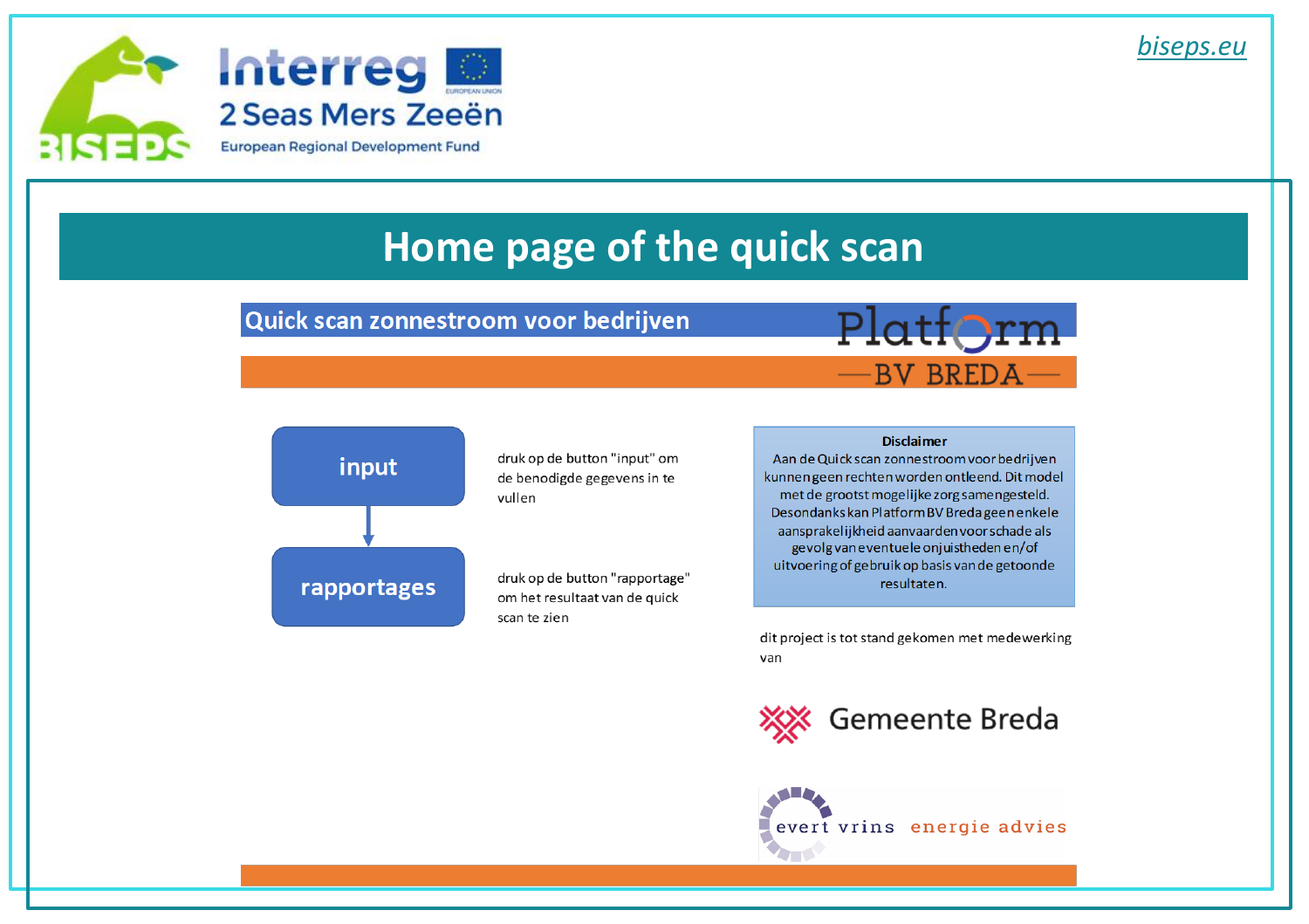

## **Assessment tool for PV on industrial roofs**

#### Three business cases:

- Balancing (salderen)
- Funding
- Postal code rose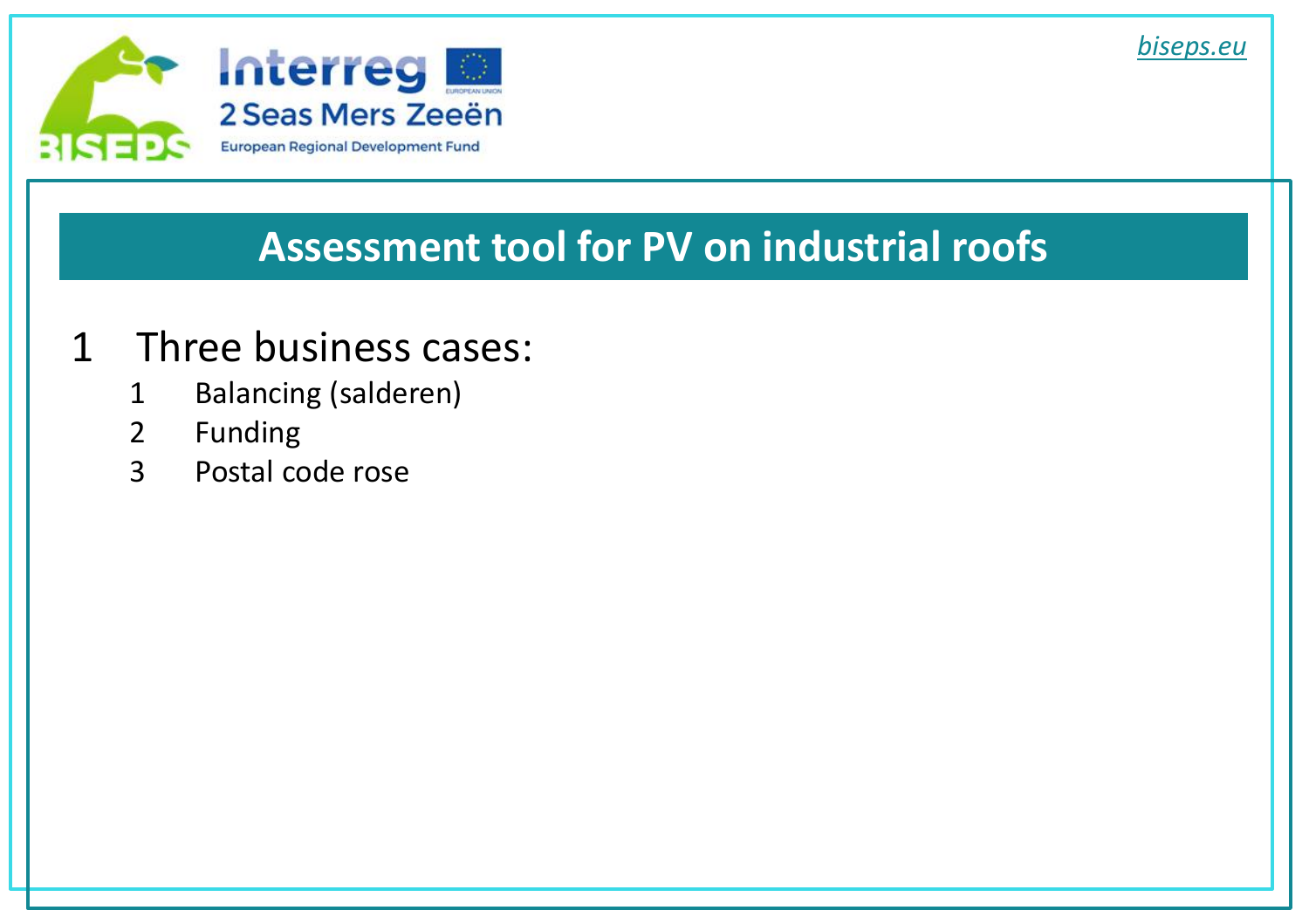

# **Balancing (salderen)**

# 1 Balancing electricity

- PV generated on own roof
- balancing with the use of electricity in the same building
- taxes are 2/3 of electricity price

# 2 Business case

less taxes paid

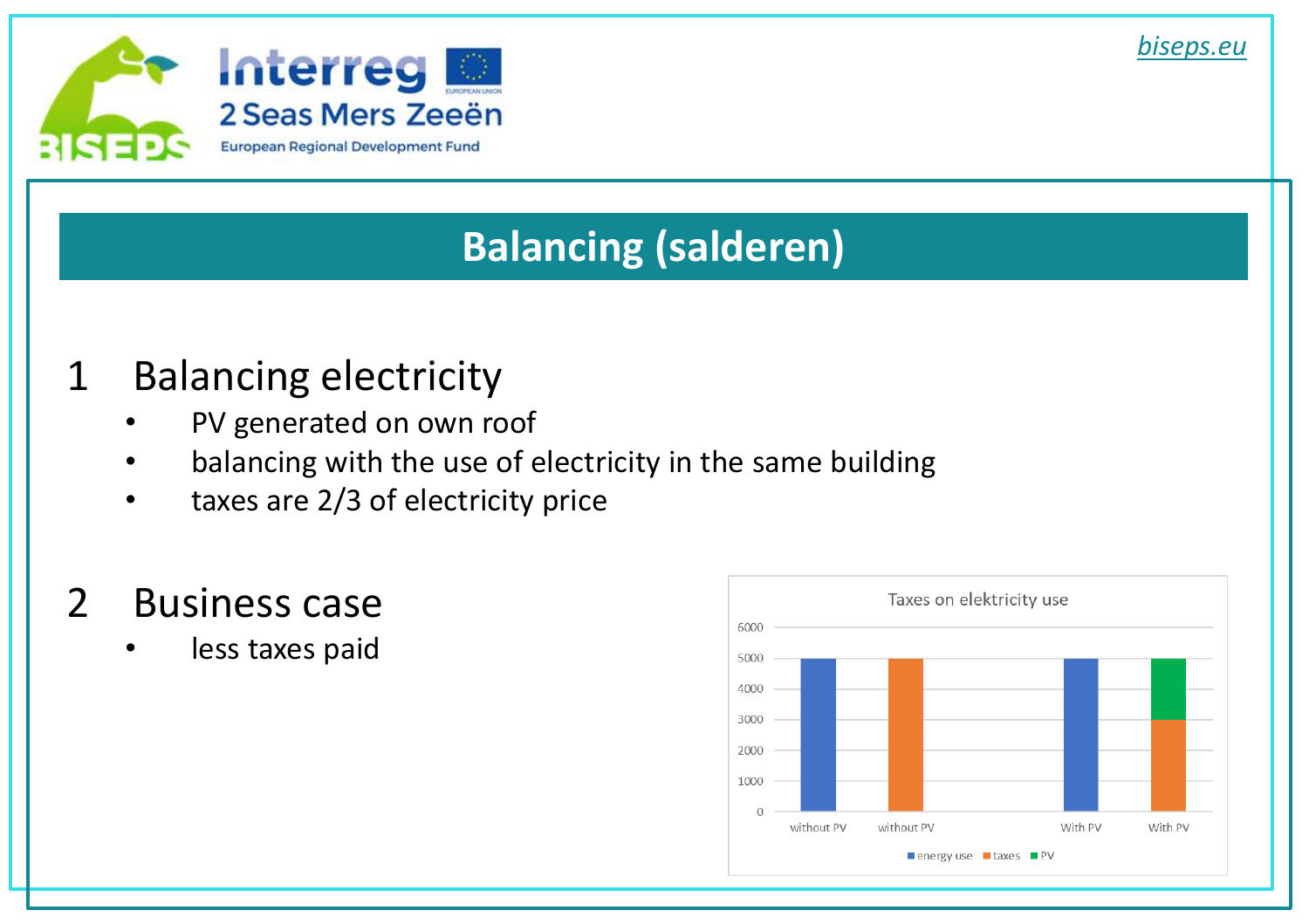



# **Funding SDE+**

1 Electricity on the roof is deliverd to the grid

#### 2 Business case

- Funding for every kWh electricity ( $\epsilon$  13,6 / kWh)
- 3 Condition
	- Connection to the grid  $> 3 * 80$  A (high consumption)
	- Tender for funding: more chance with lower funding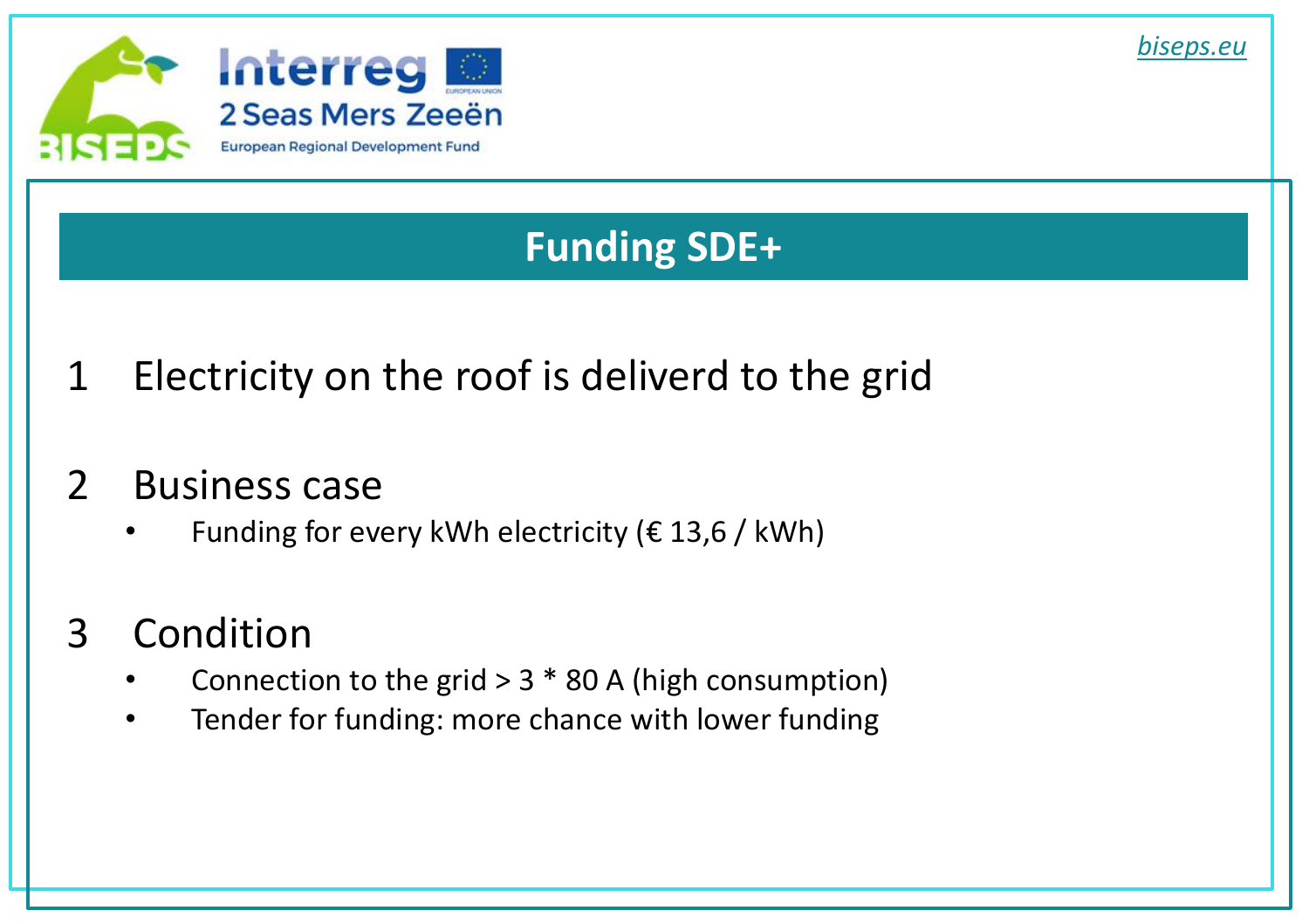

#### **Postal code rose**

#### 1 Postal code rose

- energy cooperation is owner of the PV
- members buy the PV installation each several panels (household and SME)
- electricity from PV delivered to the grid
- energy company buys electricity
- energy company buys garantees of origin (GVO)

# 2 Condition

- Postal code "core and leaves"
- Grid connection  $<$  3  $*$  80A

# 3 Business case

• no taxes paid

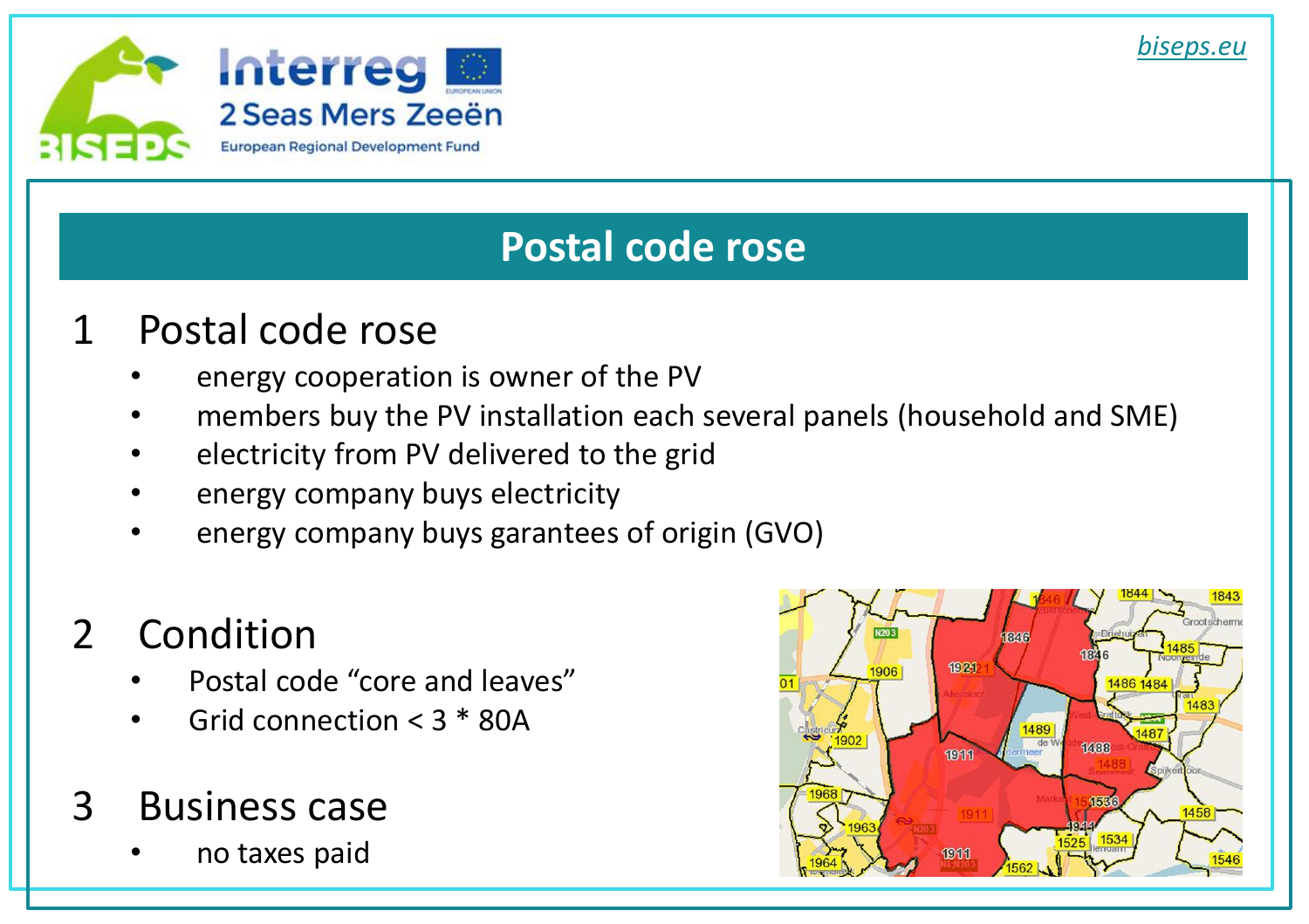

# **Input of the assessment model**

- 1 Data from the **owner**
	- the owner and user the same?

# 2 Data of the **project**

- building or terrain, grid connection
- 3 Data from the **panels**
	- Type, area, orientation, slope of the panels

# 4 Data from the **user**

energy consumption, energy price, lown, interest etc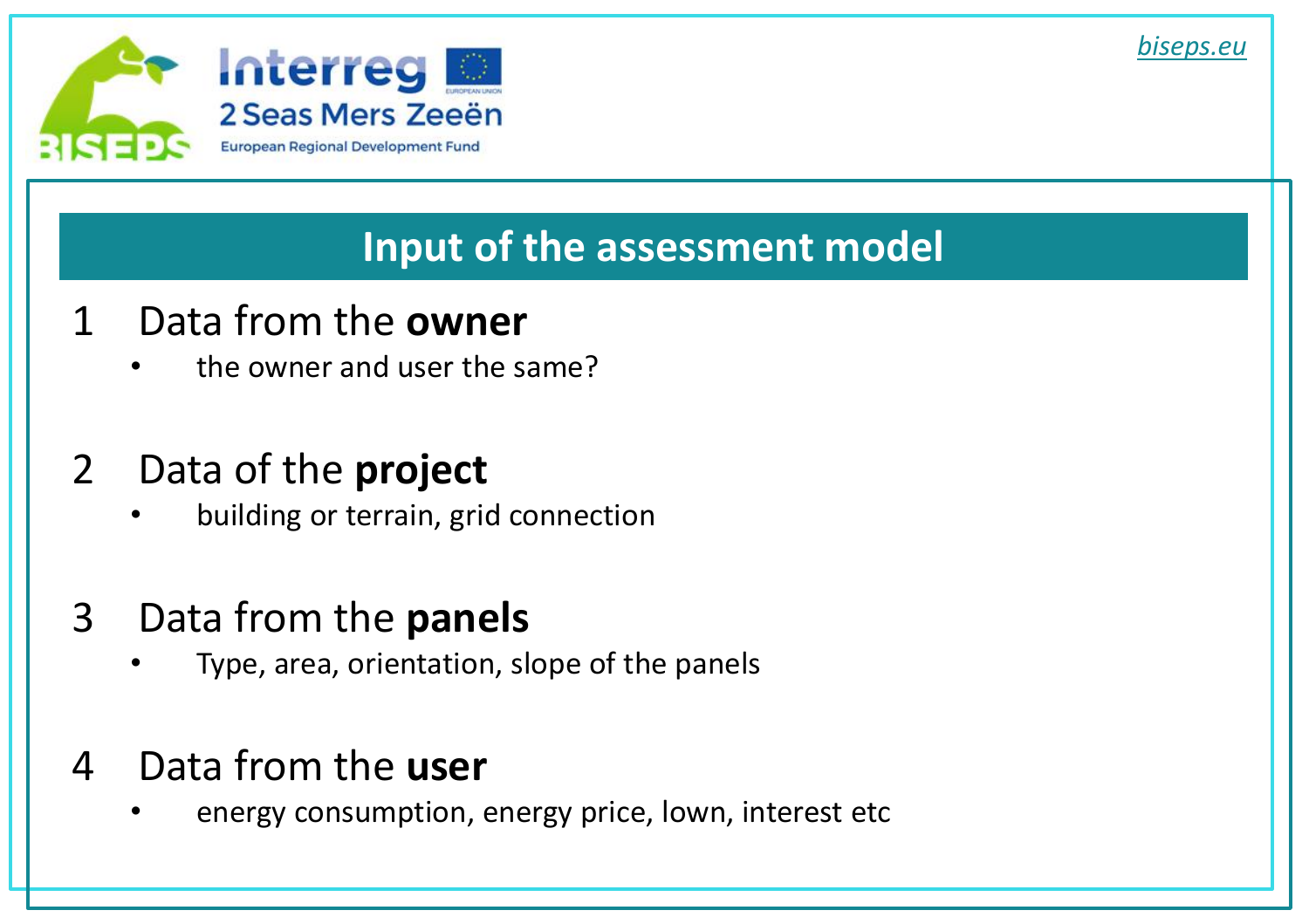

# **Library of the assessment model**

## 1 Library with data

- solar panels
- solar gain
- grid connection
- investment and maintenance
- yearly fee
- electricity price
- funding
- taxes
- exploitation costs